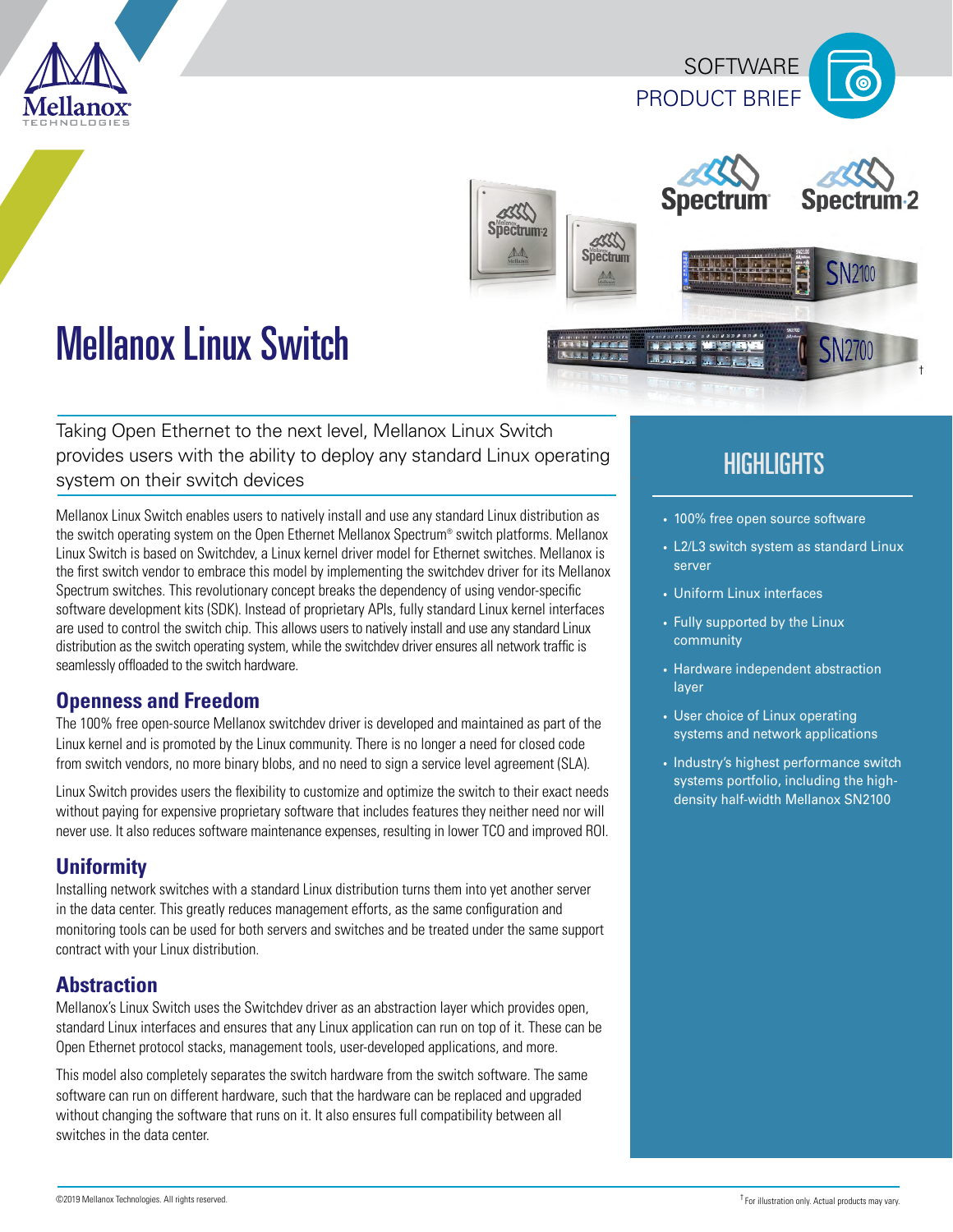

# **L2 & L3 Support**

Once the Mellanox Switchdev driver is loaded into the Linux Kernel, each of the switch's physical ports is registered as a net\_device within the kernel. Using standard Linux tools (for example, bridge, tc, iproute), ports can be bridged, bonded, tunneled, divided into VLANs, configured for L3 routing and more. Linux switching and routing tables are reflected in the switch hardware. Network traffic is then handled directly by the switch.

Standard Linux networking applications can be natively deployed and run on switchdev. This may include open source routing protocol stacks, such as Quagga, Bird and XORP, OpenFlow applications, or user-specific implementations.

# **Chassis Monitoring & Management**

The Mellanox switchdev driver also implements a Linux hardware monitoring (hwmon) driver. Chassis management can be performed by directly accessing 'sysfs' files or by using the lm\_sensors free open source Linux tool for monitoring temperatures, voltage and fans.

# **Mellanox Spectrum Switches**

Native Linux OS is supported on all Mellanox Spectrum SN2000 switch systems, as well as the Mellanox Spectrum switch ASIC. Mellanox Spectrum introduces the world's lowest latency for a 100GbE switching and routing element, and does so while having the lowest power consumption on the market. The SN2000 portfolio offers various combinations of number of ports and ports speeds, including 25/50GbE. For more information about Mellanox switches, please visit [www.mellanox.com](http://www.mellanox.com).

#### **Installation**

Mellanox SN2000 and SN3000 switches are shipped pre-installed with ONIE (Open Network Install Environment). Once the system boots, ONIE will connect to the management network, download the operating system from a pointed-to location, and then install it. This can be any standard Linux distribution (for example, RedHat, Ubuntu, Fedora, and so on). The following boot will load the newly installed operating system. If the switchdev driver is not inbox in the operating system, a short procedure to update the kernel should be performed.

# **Performance**

Mellanox Spectrum Linux Switch uses the Mellanox switchdev driver, which is natively implemented in the Linux kernel and interfaces directly with the switch silicon. This enables genuine maximal hardware performance when running network applications on top of it.

#### **Features**

#### **Layer 2 Switching**

- 10/25/40/50/56/100GbE
- Ports Bridging/Bonding
- VLANs
- STP
- $-$  LLDP
- FDB learning/aging
- IGMP
- SPAN

#### **Layer 3 Routing**

- Unicast IPv4/IPv6 router
- ECMP IPv4/IPv6
- Weighted ECMP
- VRRP
- Multicast IPv4/IPv6 router
- Linux protocol stack support (Quagga, BIRD, etc.)

#### **Policy-based Routing**

- ACLs using TC Flower
- Supports Linux Open Flow applications (OVS, etc.)
- **Virtualization**
- $-$  GRF
- VXLAN

#### **System Management**

- Fans and temperature
- LEDs
	- Power supplies
	- Temperature gauge access
	- Port Split
	- Cable / Module details
- **QoS**
- Buffer configuration
- Congestion control (RED,ECN)

#### **Monitoring & Synchronization**

- RSPAN/ERSPAN
- PTP 1588

\*Standard Linux application which natively interfaces switchdev to configure the switch hardware. \*\* Readmap item.



*Figure 1. Linux Switch Architecture*